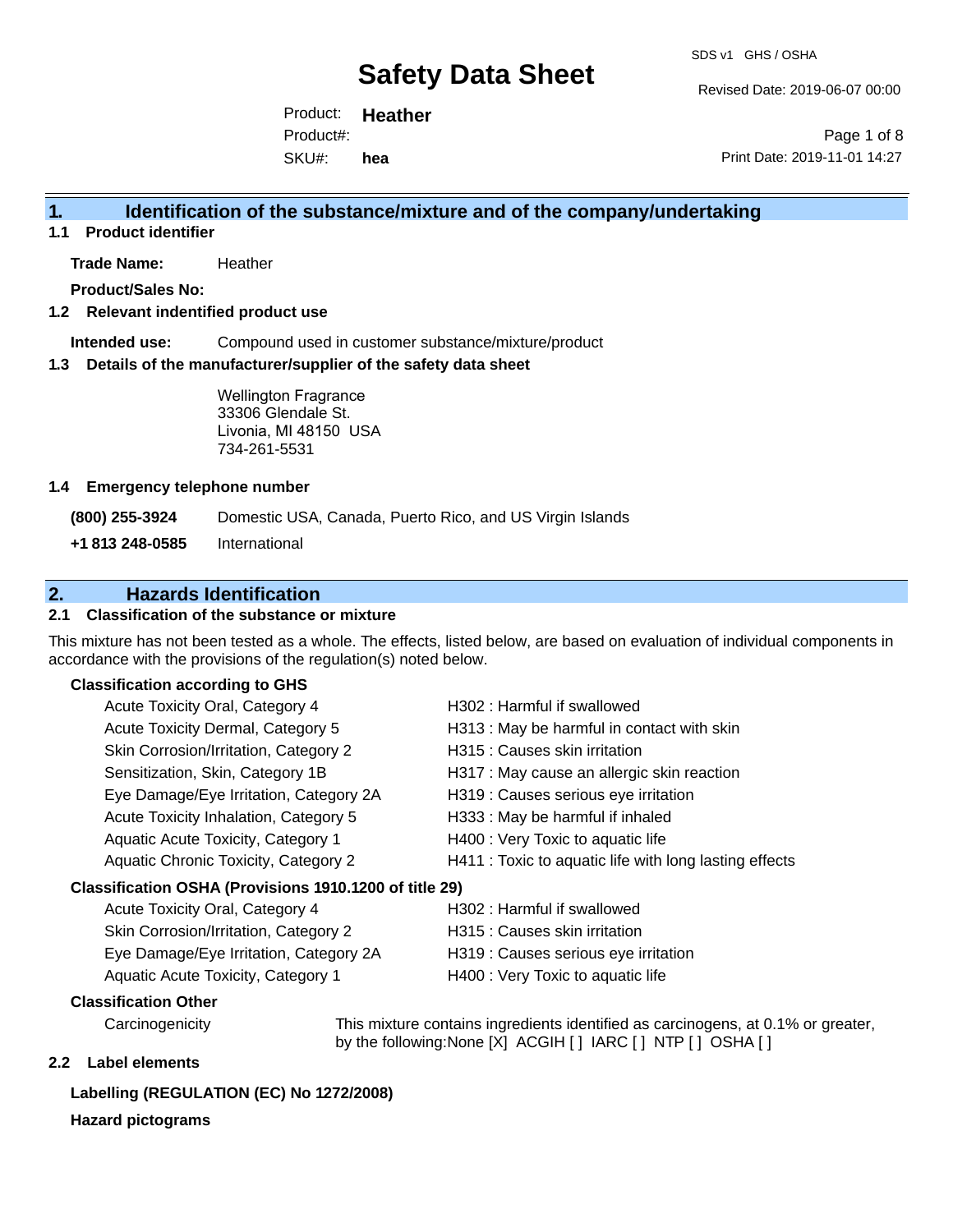Revised Date: 2019-06-07 00:00

Print Date: 2019-11-01 14:27

Page 2 of 8

Product: **Heather** SKU#: Product#: **hea**



**Signal Word: Warning**

# **Hazard statments** H302 Harmful if swallowed H313 May be harmful in contact with skin H315 Causes skin irritation H317 May cause an allergic skin reaction H319 Causes serious eye irritation H333 May be harmful if inhaled H400 Very Toxic to aquatic life H411 Toxic to aquatic life with long lasting effects

### **Precautionary Statements**

### **Prevention:**

| P <sub>264</sub> | Wash hands thoroughly after handling                                  |
|------------------|-----------------------------------------------------------------------|
| P270             | Do not eat, drink or smoke when using this product                    |
| P272             | Contaminated work clothing should not be allowed out of the workplace |
| P273             | Avoid release to the environment                                      |

### **Response:**

| $P301 + P312 + P330$ | IF SWALLOWED: Call a POISON CENTER or doctor/physician if you feel unwell Rinse<br>mouth                                         |
|----------------------|----------------------------------------------------------------------------------------------------------------------------------|
| $P302 + P352$        | IF ON SKIN: Wash with soap and water                                                                                             |
| $P304 + P312$        | IF INHALED: Call a POISON CENTER or doctor/physician if you feel unwell                                                          |
| $P305 + P351 + P338$ | IF IN EYES: Rinse cautiously with water for several minutes Remove contact lenses if<br>present and easy to do. continue rinsing |
| $P333 + P313$        | If skin irritation or a rash occurs: Get medical advice/attention                                                                |
| $P337 + P313$        | If eye irritation persists: Get medical advice/attention                                                                         |
| P362                 | Take off contaminated clothing and wash before reuse                                                                             |
| P363                 | Wash contaminated clothing before reuse                                                                                          |
| P391                 | <b>Collect Spillage</b>                                                                                                          |
|                      |                                                                                                                                  |

### **2.3 Other Hazards**

#### **no data available**

# **3. Composition/Information on Ingredients**

#### **3.1 Mixtures**

This product is a complex mixture of ingredients, which contains among others the following substance(s), presenting a health or environmental hazard within the meaning of the UN Globally Harmonized System of Classification and Labeling of Chemicals (GHS):

| CAS#<br>Ingredient | EC# | Conc.<br>Range | <b>GHS Classification</b> |
|--------------------|-----|----------------|---------------------------|
|                    |     |                |                           |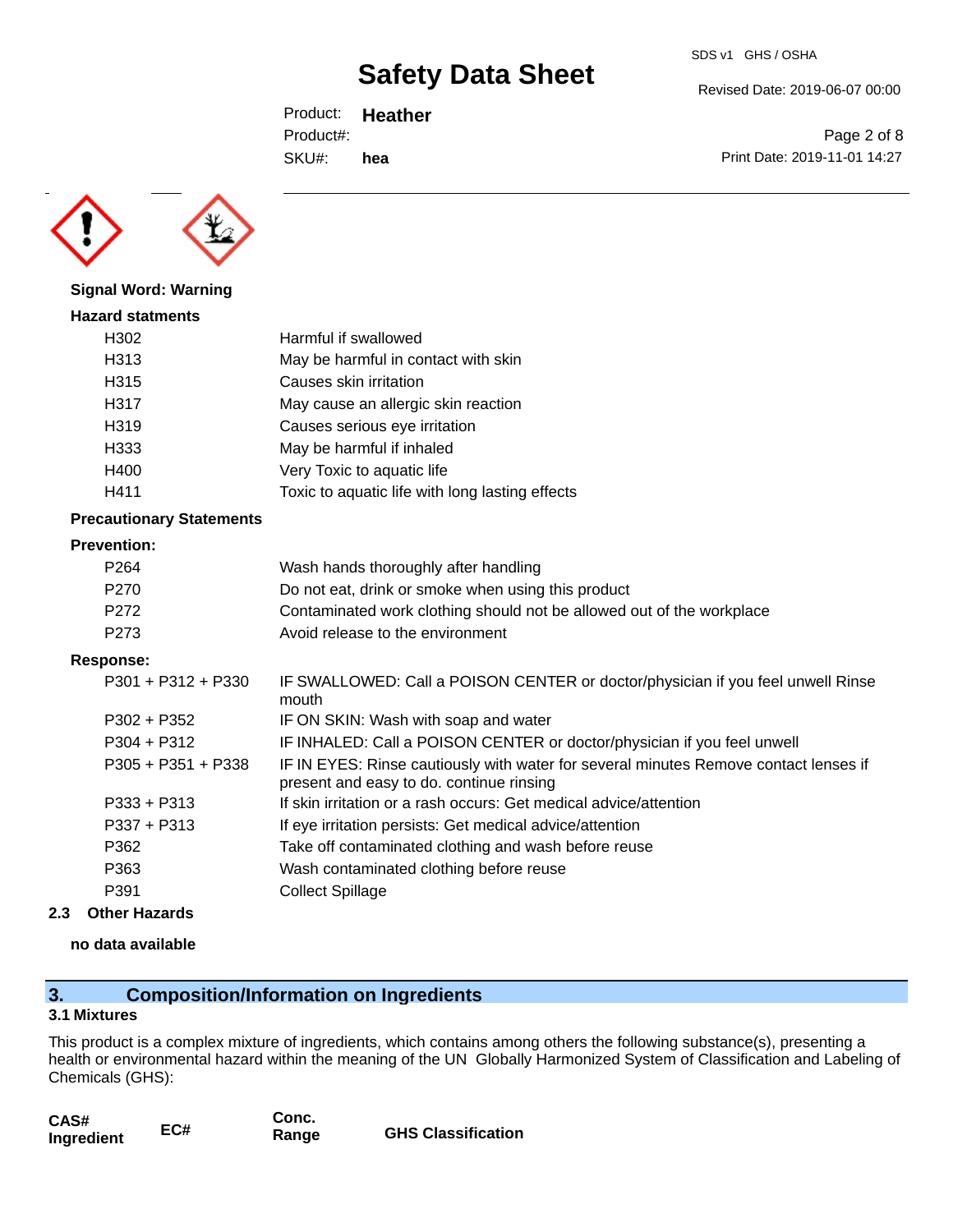SDS v1 GHS / OSHA

Revised Date: 2019-06-07 00:00

Print Date: 2019-11-01 14:27

Page 3 of 8

Product: **Heather** SKU#: Product#: **hea**

| CAS#<br>Ingredient     | EC#                  | Conc.<br>Range                                 | <b>GHS Classification</b>          |  |
|------------------------|----------------------|------------------------------------------------|------------------------------------|--|
| 120-51-4               | 204-402-9            | $50 - 60 \%$                                   | H302; H313; H400; H411             |  |
| <b>Benzyl Benzoate</b> |                      |                                                |                                    |  |
| 101-86-0               | 202-983-3            | $5 - 10 \%$                                    | H303; H316; H317; H400; H411       |  |
|                        | Hexyl cinnamaldehyde |                                                |                                    |  |
| $60 - 12 - 8$          | 200-456-2            | $5 - 10 \%$                                    | H302; H313; H316; H319             |  |
| phenethyl alcohol      |                      |                                                |                                    |  |
| 140-11-4               | 205-399-7            | $5 - 10 \%$                                    | H303; H401; H412                   |  |
| Benzyl acetate         |                      |                                                |                                    |  |
| $98 - 55 - 5$          | 202-680-6            | $5 - 10 \%$                                    | H227; H303; H315; H319; H401       |  |
| <b>Terpineol</b>       |                      |                                                |                                    |  |
| 8050-15-5              | 232-476-2            | $5 - 10 \%$                                    | H402; H412                         |  |
|                        |                      | Methyl ester of rosin (partially hydrogenated) |                                    |  |
| 78-70-6                | 201-134-4            | $2 - 5%$                                       | H227; H303; H315; H317; H319; H402 |  |
| Linalool               |                      |                                                |                                    |  |
| 2050-08-0              | 218-080-2            | $2 - 5%$                                       | H302; H400; H410                   |  |
| Amyl salicylate        |                      |                                                |                                    |  |

201-289-8 *Butylphenyl Methylpropional* 0.1 - 1.0 % H227; H302; H315; H317; H361; H401; H412 **80-54-6**

See Section 16 for full text of GHS classification codes

See Section 16 for full text of GHS classification codes which where not shown in section 2

Total Hydrocarbon Content (%  $w/w$ ) = 0.12

### **4. First Aid Measures**

#### **4.1 Description of first aid measures**

| Inhalation:                                                                                 | Remove from exposure site to fresh air and keep at rest.<br>Obtain medical advice.                            |
|---------------------------------------------------------------------------------------------|---------------------------------------------------------------------------------------------------------------|
| Eye Exposure:                                                                               | Flush immediately with water for at least 15 minutes.<br>Contact physician if symptoms persist.               |
| <b>Skin Exposure:</b>                                                                       | Remove contaminated clothes. Wash thoroughly with water (and soap).<br>Contact physician if symptoms persist. |
| Ingestion:<br>4.2 Most important symptoms and effects, both acute and delayed               | Rinse mouth with water and obtain medical advice.                                                             |
| <b>Symptoms:</b>                                                                            | no data available                                                                                             |
| Risks:<br>Indication of any immediate medical attention and special treatment needed<br>4.3 | Refer to Section 2.2 "Hazard Statements"                                                                      |
|                                                                                             |                                                                                                               |

| Refer to Section 2.2 "Response" |  |
|---------------------------------|--|
|                                 |  |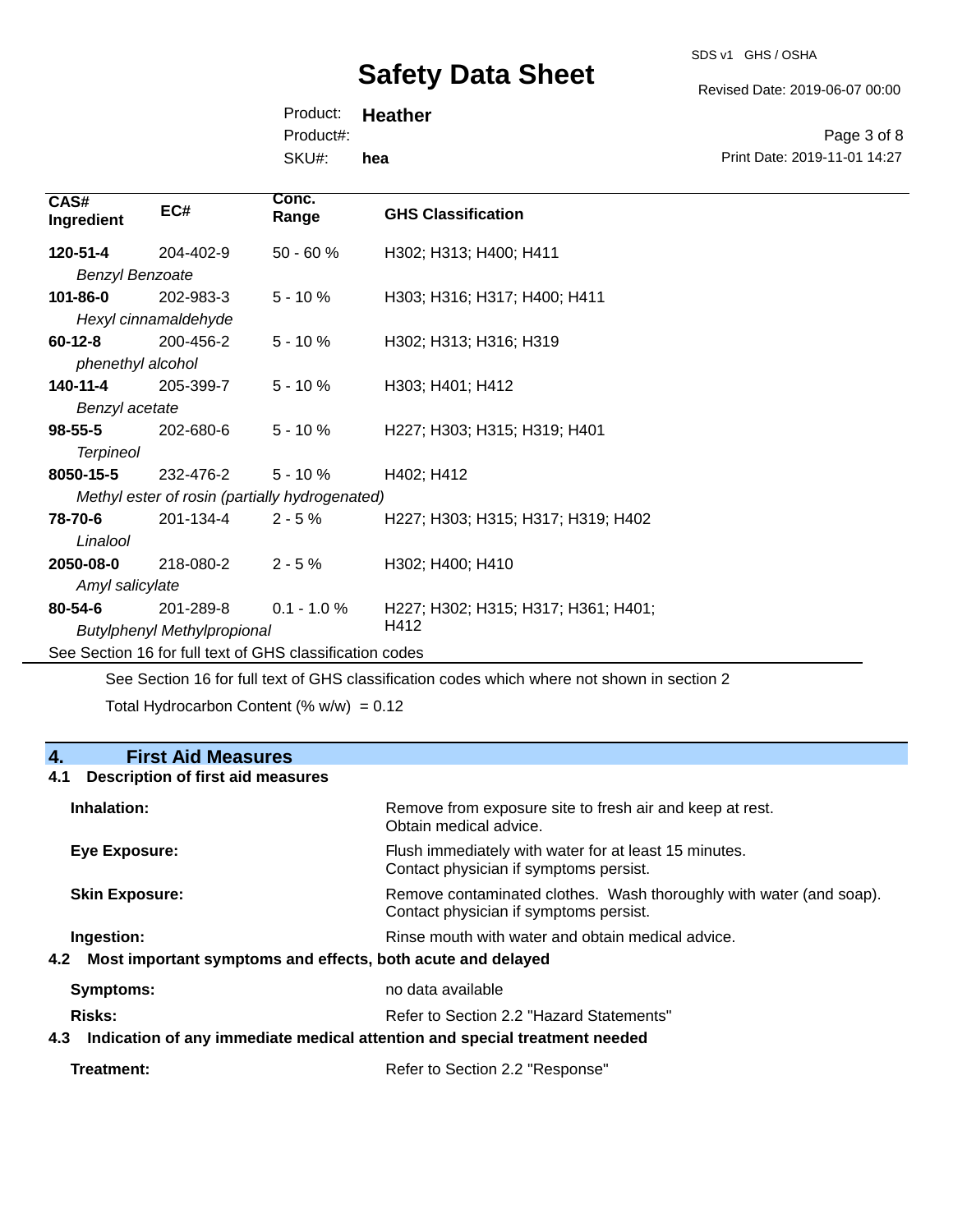SDS v1 GHS / OSHA

Revised Date: 2019-06-07 00:00

Product: **Heather** SKU#: Product#: **hea**

Page 4 of 8 Print Date: 2019-11-01 14:27

| 5.<br><b>Fire-Fighting measures</b>                                    |                                                   |
|------------------------------------------------------------------------|---------------------------------------------------|
| <b>Extinguishing media</b><br>5.1                                      |                                                   |
| Suitable:                                                              | Carbon dioxide (CO2), Dry chemical, Foam          |
| Unsuitable                                                             | Do not use a direct water jet on burning material |
| Special hazards arising from the substance or mixture<br>$5.2^{\circ}$ |                                                   |
| During fire fighting:<br><b>Advice for firefighters</b><br>5.3         | Water may be ineffective                          |
| <b>Further information:</b>                                            | Standard procedure for chemical fires             |

#### **6. Accidental Release Measures**

#### **6.1 Personal precautions, protective equipment and emergency procedures**

Avoid inhalation and contact with skin and eyes. A self-contained breathing apparatus is recommended in case of a major spill.

#### **6.2 Environmental precautions**

Keep away from drains, soil, and surface and groundwater.

#### **6.3 Methods and materials for containment and cleaning up**

Clean up spillage promptly. Remove ignition sources. Provide adequate ventilation. Avoid excessive inhalation of vapors. Gross spillages should be contained by use of sand or inert powder and disposed of according to the local regulations.

#### **6.4 Reference to other sections**

Not Applicable

# **7. Handling and Storage**

#### **7.1 Precautions for safe handling**

Apply according to good manufacturing and industrial hygiene practices with proper ventilation. Do not drink, eat or smoke while handling. Respect good personal hygiene.

#### **7.2 Conditions for safe storage, including any incompatibilities**

Store in a cool, dry and ventilated area away from heat sources and protected from light in tightly closed original container. Avoid uncoated metal container. Keep air contact to a minimum.

#### **7.3 Specific end uses**

No information available

#### **8. Exposure Controls/Personal Protection**

#### **8.1 Control parameters**

**Exposure Limits: Component** ACGIH

**140-11-4** *Benzyl acetate* 10

TWA ppm STEL ppm TWA ppm STEL ppm

ACGIH

OSHA

OSHA

**Engineering Controls:** Use local exhaust as needed.

#### **8.2 Exposure controls - Personal protective equipment**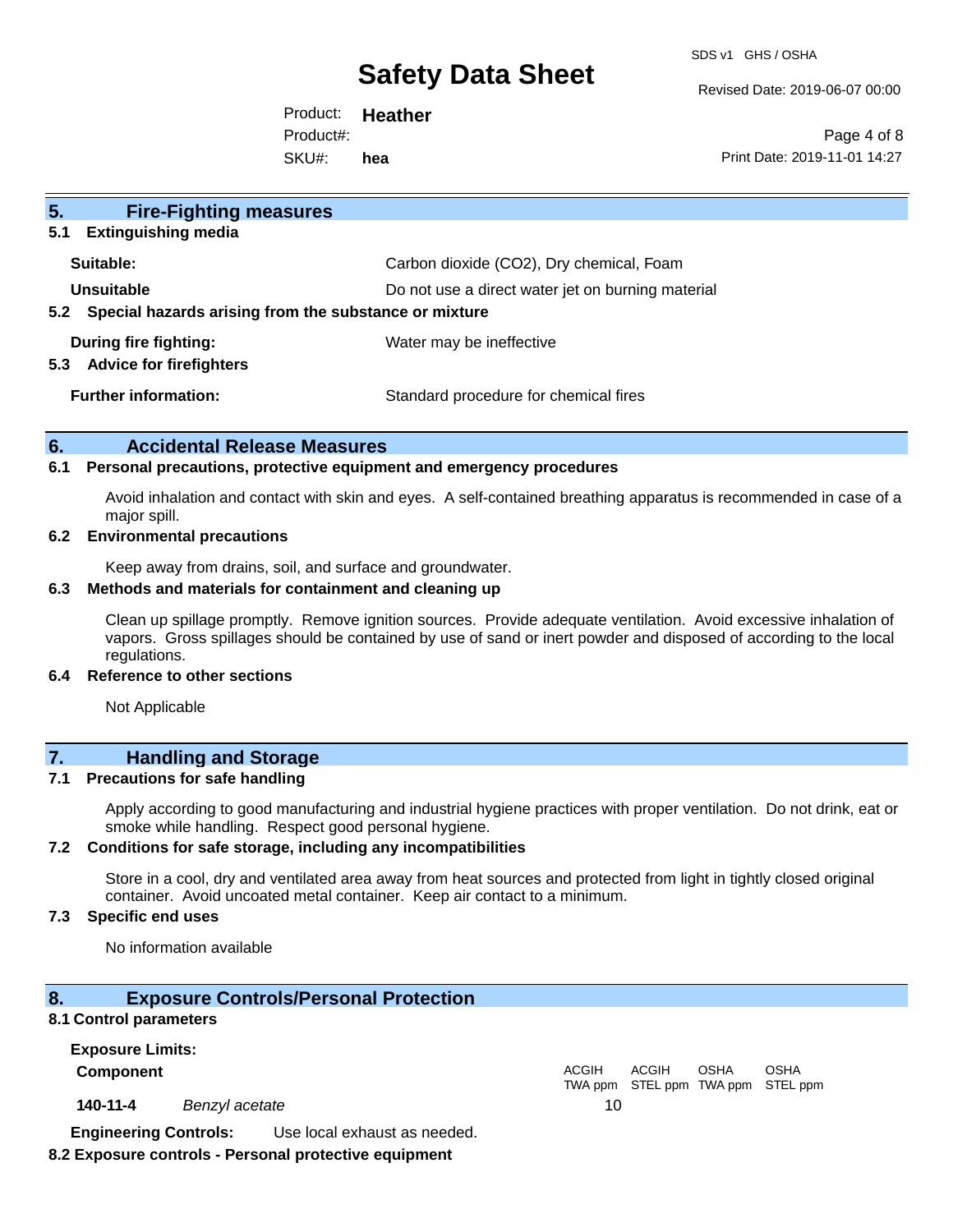SDS v1 GHS / OSHA

|                 |           | <u>Gaisty Data Oliopt</u>                                                                                                                | Revised Date: 2019-06-07 00:00 |
|-----------------|-----------|------------------------------------------------------------------------------------------------------------------------------------------|--------------------------------|
|                 | Product:  | Heather                                                                                                                                  |                                |
|                 | Product#: |                                                                                                                                          | Page 5 of 8                    |
|                 | SKU#:     | hea                                                                                                                                      | Print Date: 2019-11-01 14:27   |
| Eye protection: |           | Tightly sealed goggles, face shield, or safety glasses with brow guards and side shields, etc.<br>as may be annropriate for the exposure |                                |

|                                | as may be appropriate for the exposure.                                                       |
|--------------------------------|-----------------------------------------------------------------------------------------------|
| <b>Respiratory protection:</b> | Avoid excessive inhalation of concentrated vapors. Apply local ventilation where appropriate. |
| <b>Skin protection:</b>        | Avoid Skin contact. Use chemically resistant gloves as needed.                                |

### **9. Physical and Chemical Properties**

#### **9.1 Information on basic physical and chemical properties**

| Appearance:                  | Liquid                                |
|------------------------------|---------------------------------------|
| Odor:                        | <b>Conforms to Standard</b>           |
| Color:                       | Yellow Tint to Greenish Yellow (G1-4) |
| <b>Viscosity:</b>            | Liquid                                |
| <b>Freezing Point:</b>       | Not determined                        |
| <b>Boiling Point:</b>        | Not determined                        |
| <b>Melting Point:</b>        | Not determined                        |
| <b>Flashpoint (CCCFP):</b>   | >200 F (93.33 C)                      |
| <b>Auto flammability:</b>    | Not determined                        |
| <b>Explosive Properties:</b> | None Expected                         |
| <b>Oxidizing properties:</b> | None Expected                         |
| Vapor Pressure (mmHg@20 C):  | 0.0197                                |
| %VOC:                        | 0.02                                  |
| Specific Gravity @ 25 C:     | 1.0550                                |
| Density @ 25 C:              | 1.0520                                |
| Refractive Index @ 20 C:     | 1.5400                                |
| Soluble in:                  | Oil                                   |

# **10. Stability and Reactivity**

| <b>10.1 Reactivity</b>                  | None                                               |
|-----------------------------------------|----------------------------------------------------|
| <b>10.2 Chemical stability</b>          | Stable                                             |
| 10.3 Possibility of hazardous reactions | None known                                         |
| 10.4 Conditions to avoid                | None known                                         |
| 10.5 Incompatible materials             | Strong oxidizing agents, strong acids, and alkalis |
| 10.6 Hazardous decomposition products   | None known                                         |

## **11. Toxicological Information**

### **11.1 Toxicological Effects**

Acute Toxicity Estimates (ATEs) based on the individual Ingredient Toxicity Data utilizing the "Additivity Formula"

**Acute toxicity - Oral - (Rat) mg/kg** (LD50: 1911.5782) Harmful if swallowed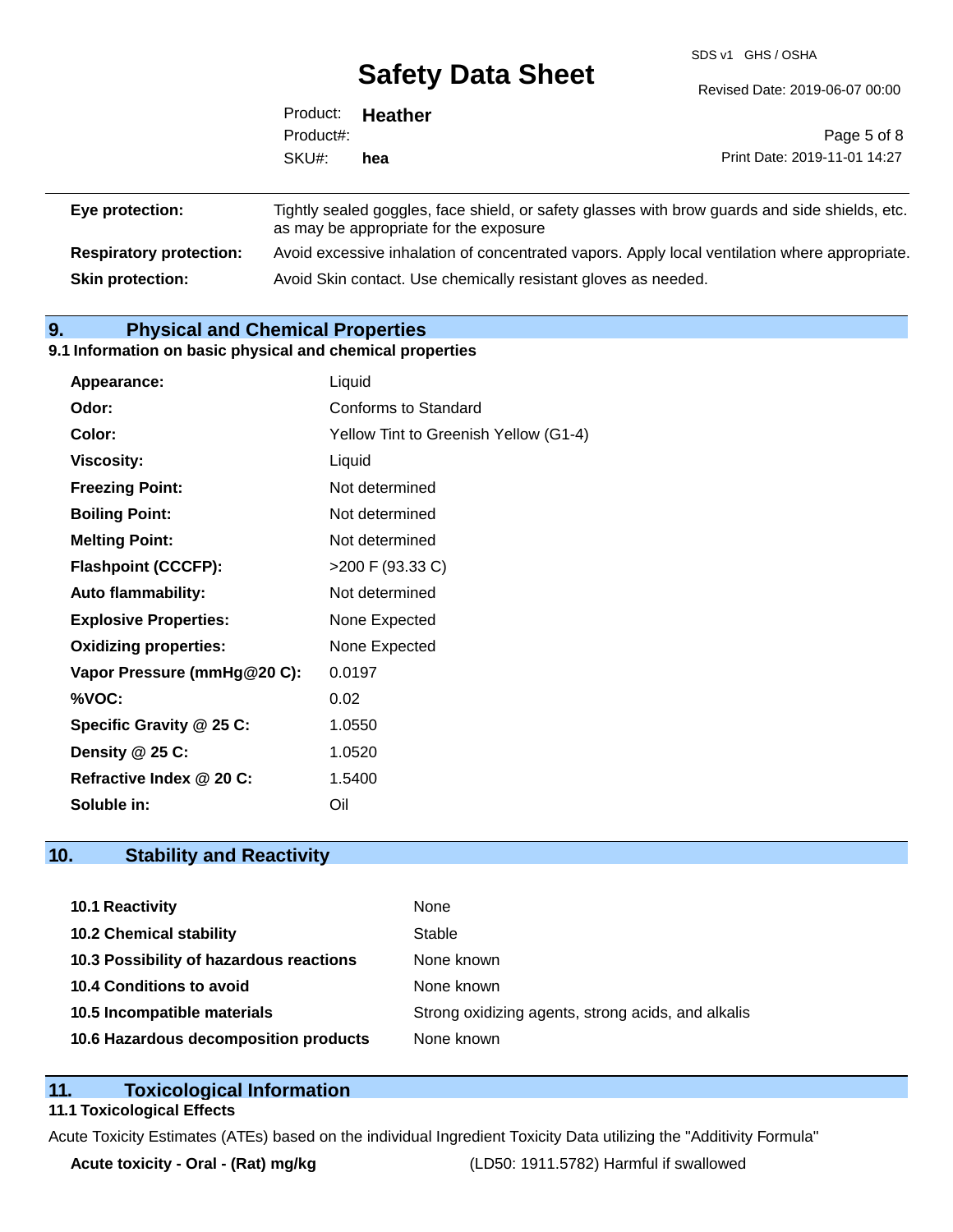SDS v1 GHS / OSHA

Revised Date: 2019-06-07 00:00

Product: **Heather** SKU#: Product#: **hea**

Page 6 of 8 Print Date: 2019-11-01 14:27

| Acute toxicity - Dermal - (Rabbit) mg/kg           | (LD50: 2987.0238) May be harmful in contact with skin    |
|----------------------------------------------------|----------------------------------------------------------|
| Acute toxicity - Inhalation - (Rat) mg/L/4hr       | (LD50: 63.5822) May be harmful if inhaled                |
| <b>Skin corrosion / irritation</b>                 | May be harmful if inhaled                                |
| Serious eye damage / irritation                    | Causes serious eye irritation                            |
| <b>Respiratory sensitization</b>                   | Not classified - the classification criteria are not met |
| <b>Skin sensitization</b>                          | May cause an allergic skin reaction                      |
| <b>Germ cell mutagenicity</b>                      | Not classified - the classification criteria are not met |
| Carcinogenicity                                    | Not classified - the classification criteria are not met |
| <b>Reproductive toxicity</b>                       | Not classified - the classification criteria are not met |
| Specific target organ toxicity - single exposure   | Not classified - the classification criteria are not met |
| Specific target organ toxicity - repeated exposure | Not classified - the classification criteria are not met |
| <b>Aspiration hazard</b>                           | Not classified - the classification criteria are not met |
|                                                    |                                                          |
|                                                    |                                                          |
| <b>Ecological Information</b><br>12.               |                                                          |
| 12.1 Toxicity                                      |                                                          |
| <b>Acute acquatic toxicity</b>                     | Very Toxic to aquatic life                               |
| <b>Chronic acquatic toxicity</b>                   | Toxic to aquatic life with long lasting effects          |
| <b>Toxicity Data on soil</b>                       | no data available                                        |
| <b>Toxicity on other organisms</b>                 | no data available                                        |
|                                                    |                                                          |
| 12.2 Persistence and degradability                 | no data available                                        |
| 12.3 Bioaccumulative potential                     | no data available                                        |
| 12.4 Mobility in soil                              | no data available                                        |
| 12.5 Other adverse effects                         | no data available                                        |

# **13. Disposal Conditions**

#### **13.1 Waste treatment methods**

Do not allow product to reach sewage systems. Dispose of in accordance with all local and national regulations. Send to a licensed waste management company.The product should not be allowed to enter drains, water courses or the soil. Do not contaminate ponds, waterways or ditches with chemical or used container.

# **14. Transport Information**

| <b>Marine Pollutant</b>                  | Yes. Ingredient of greatest environmental impact:<br>120-51-4 : (50 - 60 %) : Benzyl Benzoate |       |                   |                 |        |  |
|------------------------------------------|-----------------------------------------------------------------------------------------------|-------|-------------------|-----------------|--------|--|
| Regulator                                |                                                                                               | Class | <b>Pack Group</b> | <b>Sub Risk</b> | UN-nr. |  |
| U.S. DOT (Non-Bulk)                      | Not Regulated - Not Dangerous Goods                                                           |       |                   |                 |        |  |
| <b>Chemicals NOI</b>                     |                                                                                               |       |                   |                 |        |  |
| <b>ADR/RID (International Road/Rail)</b> |                                                                                               |       |                   |                 |        |  |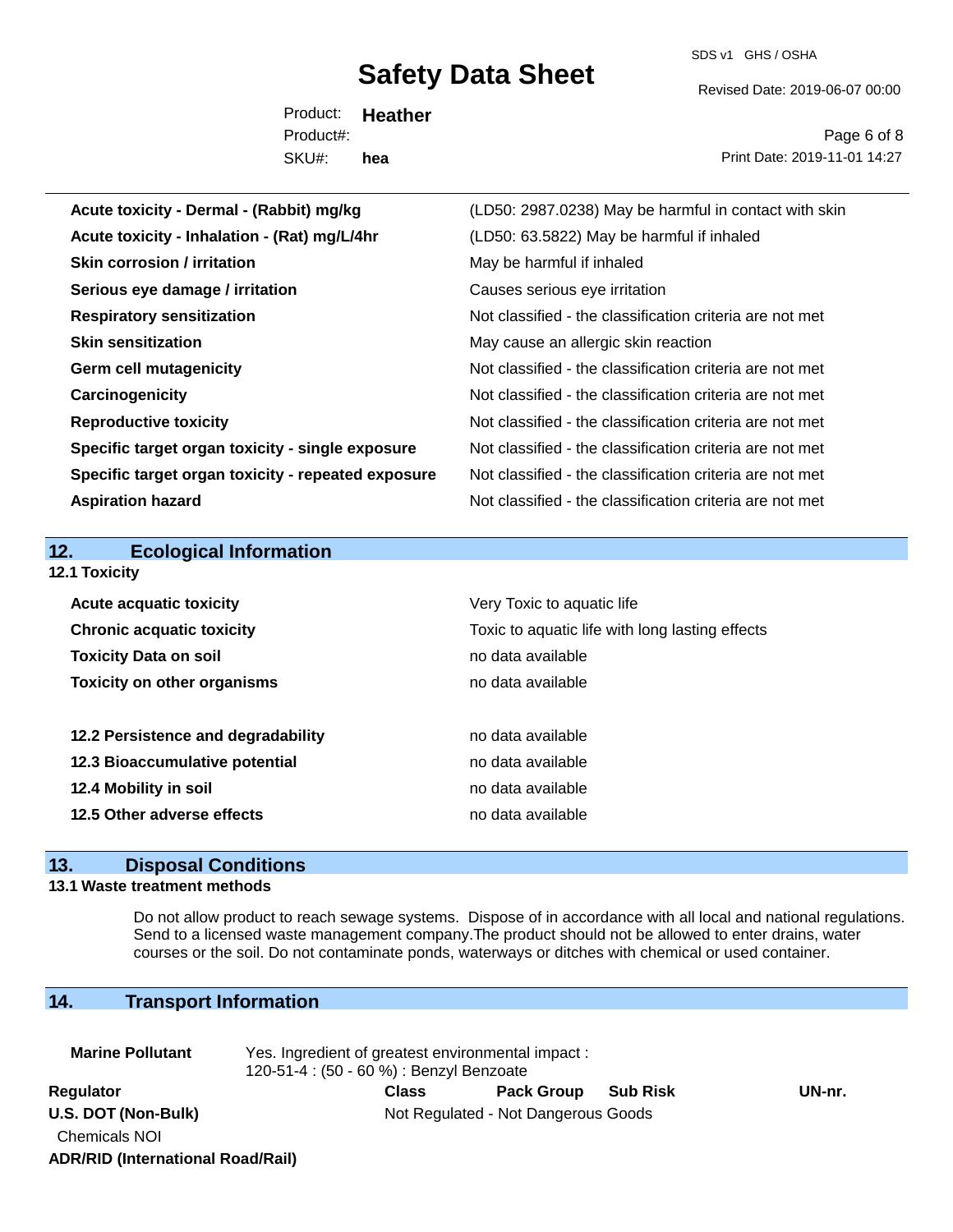SDS v1 GHS / OSHA

Revised Date: 2019-06-07 00:00

| Page 7 of 8                  |  |
|------------------------------|--|
| Print Date: 2019-11-01 14:27 |  |
| <b>UN3082</b>                |  |
|                              |  |
| <b>UN3082</b>                |  |
|                              |  |
| <b>UN3082</b>                |  |
|                              |  |

| 15.                                       | <b>Regulatory Information</b>      |                                   |                                                              |  |
|-------------------------------------------|------------------------------------|-----------------------------------|--------------------------------------------------------------|--|
| <b>U.S. Federal Regulations</b>           |                                    |                                   |                                                              |  |
| <b>TSCA (Toxic Substance Control Act)</b> |                                    |                                   | All components of the substance/mixture are listed or exempt |  |
| 40 CFR(EPCRA, SARA, CERCLA and CAA)       |                                    |                                   | This product contains NO components of concern.              |  |
| <b>U.S. State Regulations</b>             |                                    |                                   |                                                              |  |
| <b>California Proposition 65 Warning</b>  |                                    |                                   | This product contains the following components:              |  |
|                                           |                                    | 123-35-3(NF 204-622-5 0.01 - 0.1% | beta-Myrcene (Natural Source)                                |  |
| 94-59-7                                   | $202 - 345 - 4 \leq 8 \text{ ppm}$ |                                   | Safrole (Natural Source)                                     |  |
| $93 - 15 - 2$                             | $202 - 223 - 0 \leq 3$ ppm         |                                   | Methyl Eugenol (Natural Source)                              |  |
| <b>Canadian Regulations</b>               |                                    |                                   |                                                              |  |
| <b>DSL</b>                                |                                    |                                   | 100.00% of the components are listed or exempt.              |  |

# **16. Other Information**

### **GHS H-Statements referred to under section 3 and not listed in section 2**

| H227 : Combustible liquid                                 | H303: May be harmful if swallowed                              |
|-----------------------------------------------------------|----------------------------------------------------------------|
| H316 : Causes mild skin irritation                        | H317 : May cause an allergic skin reaction                     |
| H361: Suspected of damaging fertility or the unborn child | H401 : Toxic to aquatic life                                   |
| H402 : Harmful to aquatic life                            | H410 : Very toxic to aquatic life with long lasting<br>effects |
| H412 : Harmful to aquatic life with long lasting effects  |                                                                |
| <b>Total Fractional Values</b>                            |                                                                |
| (TFV) Risk                                                | (TFV) Risk                                                     |
| (78.64) Acute Toxicity Inhalation, Category 5             | (35.67) Aquatic Chronic Toxicity, Category 3                   |
| (7.78) Sensitization, Skin, Category 1B                   | (3.52) Aquatic Chronic Toxicity, Category 2                    |
| (3.20) Aquatic Chronic Toxicity, Category 4               | (2.82) Skin Corrosion/Irritation, Category 3                   |
| (2.68) Aquatic Acute Toxicity, Category 1                 | (2.11) Eye Damage/Eye Irritation, Category 2A                  |
| (1.67) Acute Toxicity Dermal, Category 5                  | (1.11) Skin Corrosion/Irritation, Category 2                   |

(1.05) Acute Toxicity Oral, Category 4